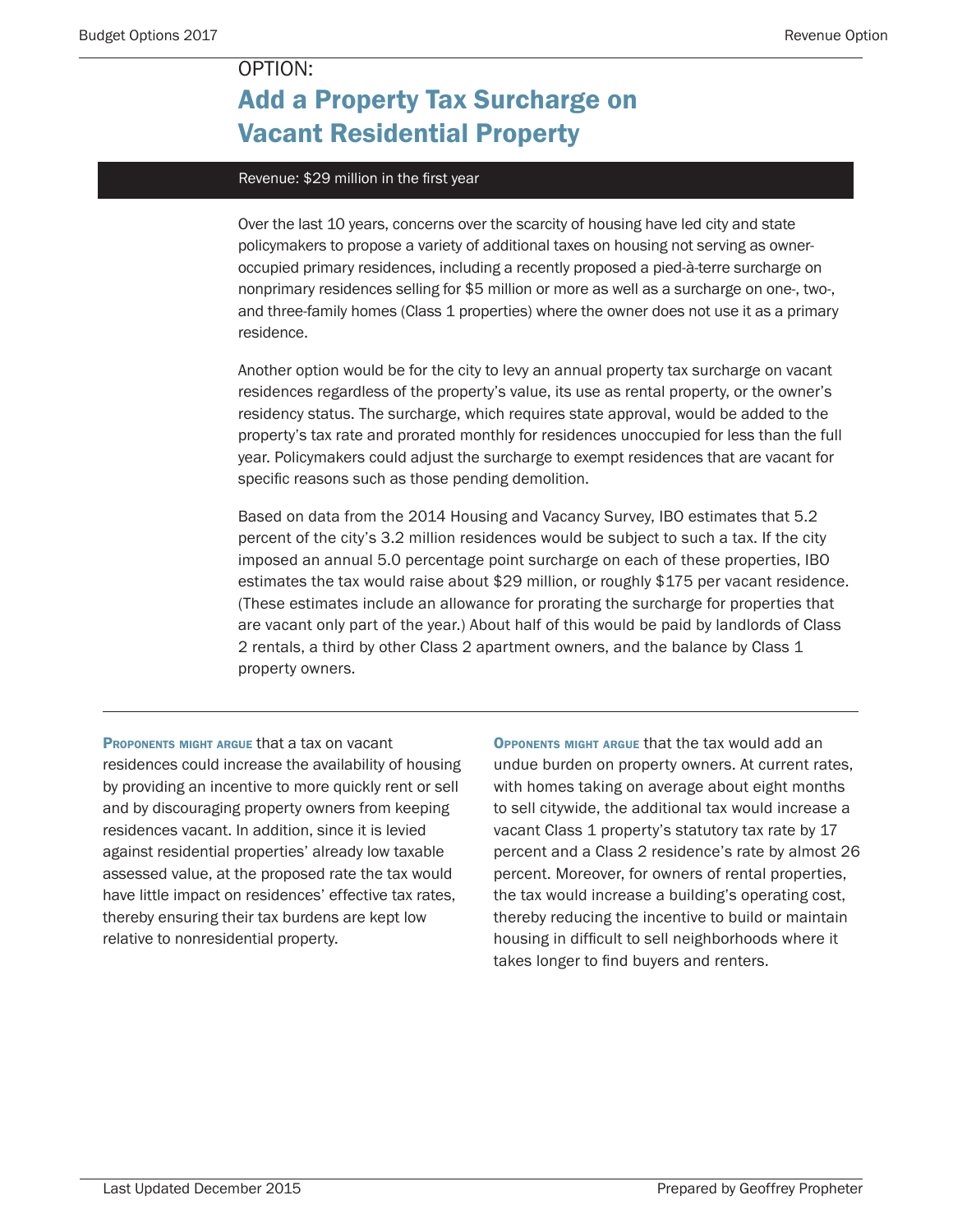## Create a New Real Property Transfer Tax Bracket for High-Value Residential Properties

#### Revenue: Over \$50 million annually

The real property transfer tax (RPTT) is levied on the sale of real property. The city's residential RPTT rate is 1.0 percent on transactions valued at \$500,000 or less, and 1.425 percent on transactions valued at over \$500,000. In addition, there is a New York State RPTT of 0.4 percent on residential sales under \$1 million, and 1.4 percent on sales valued at \$1 million or more. Residential sales involving a mortgage are also subject to combined city and state mortgage recording taxes of 2.050 percent on the value of mortgages under \$500,000, and 2.175 percent on mortgages of \$500,000 or more.

This proposal, which would require state legislative approval, would add another bracket to the city RPTT on residential properties. Under the proposal, sales of residential properties valued at \$5 million or more would be subject to an additional 0.5 percent levy. IBO estimates that the city would have gained \$54 million in revenue if this tax increase was implemented at the start of 2017 and would increase gradually in subsequent years.

PROPONENTS MIGHT ARGUE that this option complements the state's higher rate on residential sales of \$1 million or more. Economic distortions should be less than in the case of the state tax, however, due to the smaller increase and higher threshold for the city tax. They might also note that many sales in the over \$5 million market do not involve mortgage financing and hence generate no mortgage tax, so that even with the higher RPTT rate the combined transfer tax burden is lower than for sales of less expensive properties that typically use conventional financing. The tax also has a low cost of administration and is difficult to avoid, which makes it an efficient means for the city to raise revenue.

Opponents might argue that in New York City, buyers and sellers of residential property in the price range of \$5 million and above already face a high tax burden. Currently, the combined city and state RPTT on residential transactions valued at \$1 million and above is 2.825 percent. While the RPTT is nominally paid by the seller, economic theory suggests that the burden of the tax will ultimately be shared between buyers and sellers. They might also note evidence that some purchasers will find ways to avoid paying the new, higher rate. Finance department data show a concentration of residential sales just below the \$1 million mark, which is likely the result of a strategy to avoid the higher state RPTT on sales of \$1 million and above. A similar concentration just under \$5 million might emerge if this option were adopted.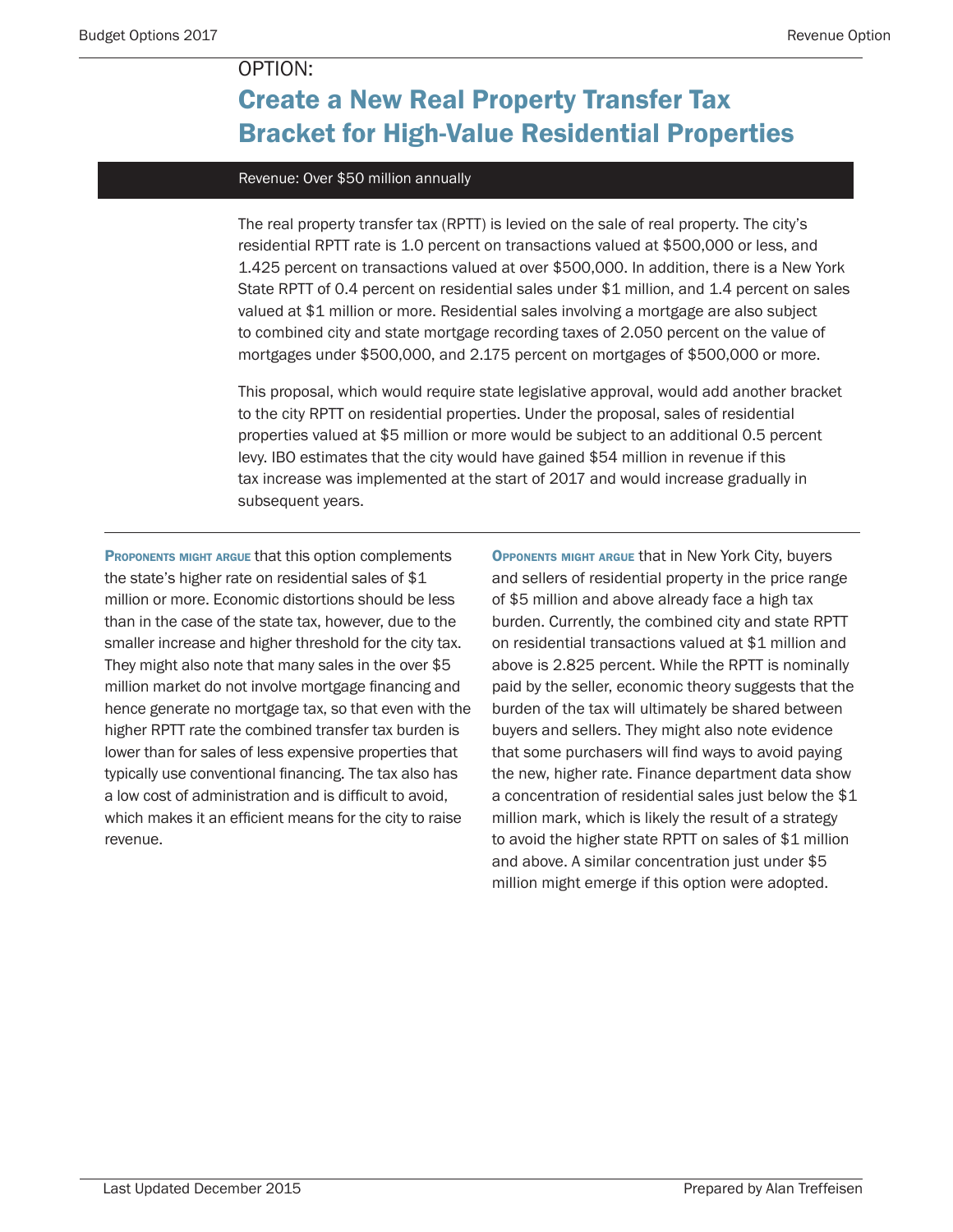## Eliminate Commercial Rent Tax Exemptions For Retail Tenants in Lower Manhattan

#### Revenue: \$9 million annually

The commercial rent tax (CRT) is imposed on tenants who lease commercial space in buildings south of 96th Street in Manhattan. The tax only applies to leases worth more than \$250,000 per year. Nonprofit organizations, government agencies, and many theatrical productions are exempt.

The state Legislature created two additional CRT exemptions in 2005 as part of a bill to stimulate commercial recovery in Lower Manhattan. The new exemptions apply to all retailers located south of City Hall between South Street and West Street, as well as all tenants in the new World Trade Center buildings and most of those in the new Fulton Transit Center. According to data from city planning's PLUTO database, this exemption area includes 3.5 million gross square feet of retail space. Now that several of the buildings at the World Trade Center and the Fulton Transit Center have largely been completed, there is additional retail space of almost 400,000 square feet in the area. This option, which would require state legislation, would repeal the CRT exemptions for retailers in lower Manhattan.

The Mayor's Office of Management and Budget estimates that the Lower Manhattan retail CRT exemptions will cost the city approximately \$4 million in fiscal year 2018 and grow by about \$300,000 annually. This estimate does not include the new retail space coming on-line at the Fulton Center and at the World Trade Center which will substantially increase the cost of the incentive. Assuming that the new space is rented for \$400 per square foot and that 10 percent of the space will be vacant or exempt, the Fulton Center and World Trade Center retail exemptions could cost the city an additional \$5 million per year, for a total cost of the Lower Manhattan exemption of about \$9 million.

PROPONENTS MIGHT ARGUE that subsidizing retailers is an unwise use of taxpayer money given their history of creating low-wage jobs. They might also argue that the CRT exemptions disproportionately benefit large retailers and national chains because most small retailers in Lower Manhattan are already exempt from the tax. Finally, they might argue that incentives are not necessary to attract new retailers. The owners of Brookfield Place and Pier 17, for example, are redeveloping their retail spaces even though both sites fall outside of the CRT exemption zones. New retailers are also attracted to the neighborhood's affluent and growing residential population, as well as its improving office market and record levels of tourism.

Opponents might argue that the incentives are needed to help Lower Manhattan recover from the effects of both September 11th and Hurricane Sandy. They might also argue that the neighborhood is underserved by retail, and that additional incentives are needed to attract retailers that will support Lower Manhattan's transformation into a mixeduse community. They might also note that the savings from the CRT exemption help overcome the disadvantage of trying to lure shoppers in a neighborhood still burdened by large construction sites and street disruptions.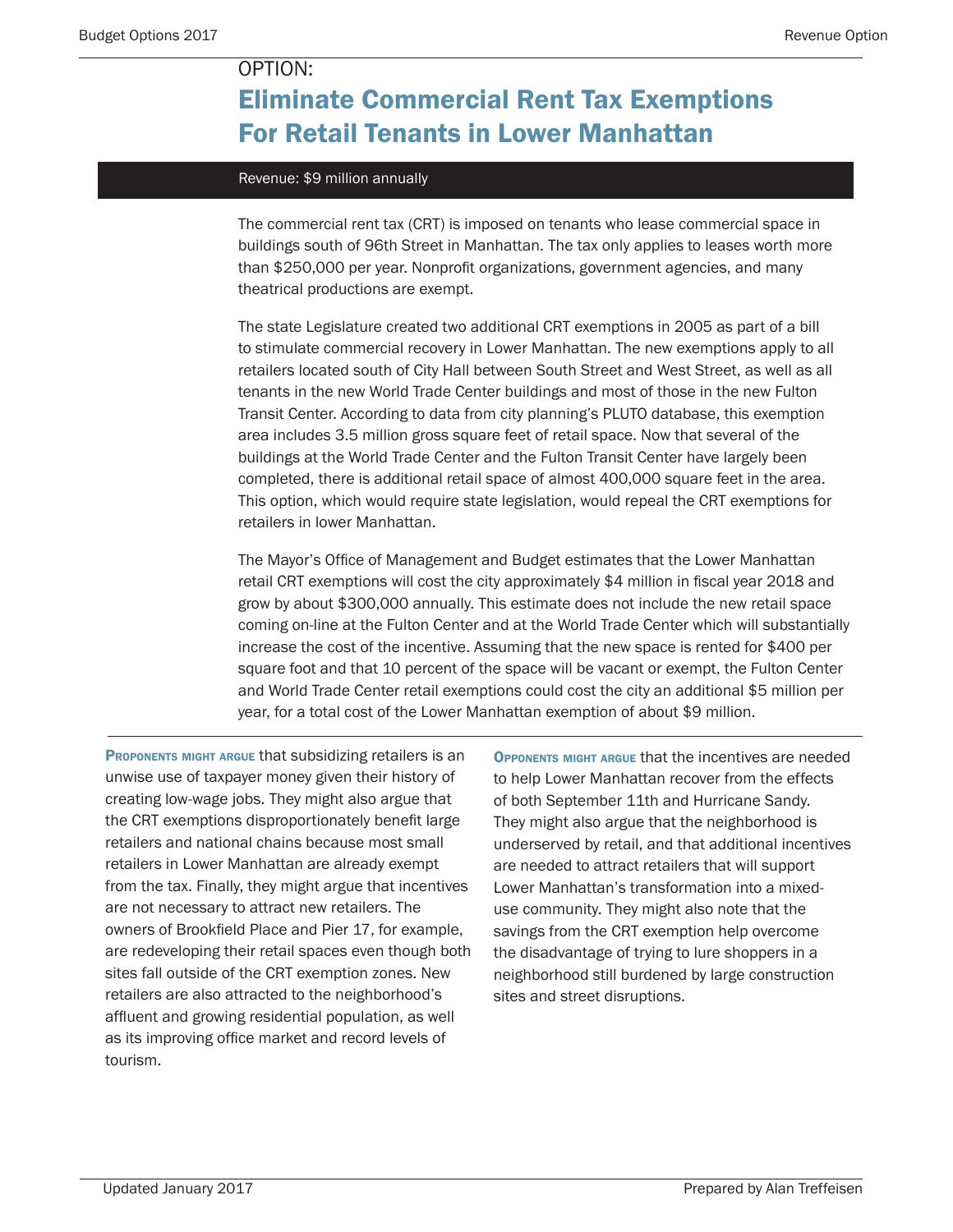# Eliminate the Discount for Paying Property Taxes Early

#### Revenue: \$9 million annually

OPTION:

Since the 1970s the city has offered property owners a discount on their property taxes if they remitted their outstanding liability early. At the time the discount was adopted the city was enduring a fiscal crisis and facing the prospect of having insufficient cash to meet its immediate financial obligations. The discount was created as a cash management tool allowing the city to raise cash quickly by incentivizing early payment.

Each year the Banking Commission recommends to the City Council what discount percentage would be most fiscally prudent given the city's current and expected cash position. If the City Council does not act on the Banking Commission's recommendation, the default discount rate is 1.5 percent as stipulated in the City Charter. For 2016, the Council adopted a 0.5 percent discount rate. Property owners that pay the year's liability by July 1 will receive the full 0.5 percent discount, a 0.33 percent discount if the year's balance is paid by October 1 (for quarterly payers), or a 0.25 percent discount if the year's balance is paid by January 1.

From 2011 through 2015, the city rebated \$180.3 million to 1.8 million property owners for an average tax savings of \$103. During this period, residential property owners (Class 1 and Class 2) saved \$40.7 million while nonresidential property owners (Class 3 and Class 4) saved \$139.8 million.

Under this proposal, the city would eliminate the early payment discount, which can be accomplished in one of two ways: removing the provision from the City Charter or reducing the discount rate to zero percent. The latter would require an annual City Council resolution because the City Charter prescribes a discount rate of 1.5 percent if the Council does not act. If the discount had been eliminated for 2016, the net effect on city revenue would have been \$9.3 million, assuming no taxpayer would have made early payments without the discount incentive. The city would have taken in an additional \$11.2 million in property tax revenue on the portion of property tax liability paid early, but it also would have forgone \$1.9 million in accrued interest income that would have been earned had the city received the early payments. Unlike most other features of the city's property tax system, eliminating the discount would not require approval from the state Legislature; it can be done through local law.

PROPONENTS MIGHT ARGUE that the policy rationale for the discount no longer applies. The discount was adopted when the city faced cash shortages, but since the late 1970s the city has been required to end each year with a balanced budget according to generally accepted accounting principles and to publish quarterly budget updates that help reduce the risk of unanticipated budget shortfalls. These and other financial management controls adopted after the 1970s fiscal crisis have been sufficient to avert short-term cash flow problems, and therefore the discount is unnecessary.

Opponents might argue that the discount is an important tool to have available in case of a cash shortfall. If cash was immediately needed, the discount could also take too long to restore if it were eliminated. In addition, the discount provides some tax relief for businesses, which carry a disproportionate share of the city's property tax burden.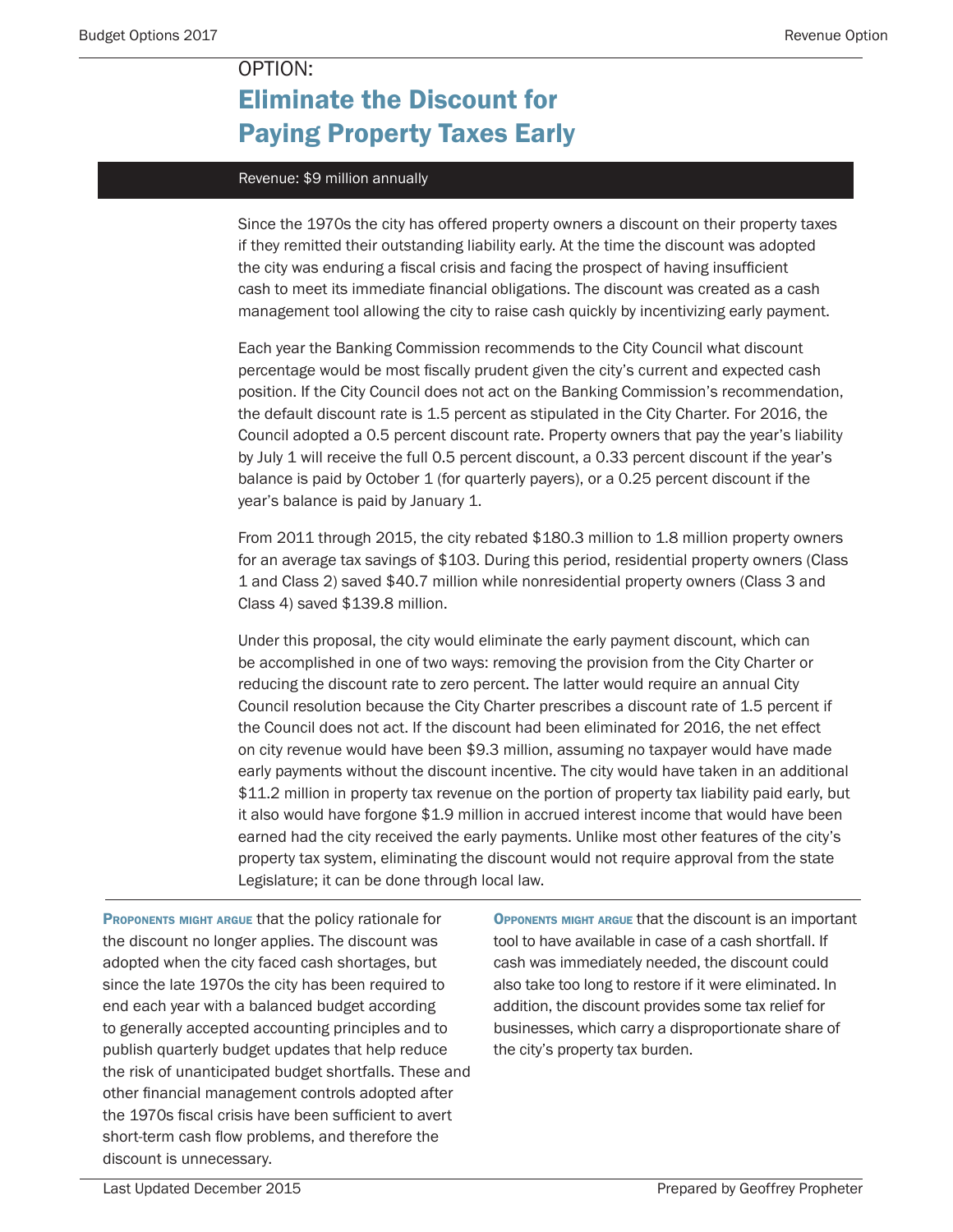## Eliminate J-51 Benefits for Projects That Do Not Include an Affordable Housing Component

#### Revenue: \$5 million annually

The J-51 program encourages the rehabilitation of residential buildings by providing the owner with both a property tax exemption and an abatement for approved improvements. Property owners receive the exemption on the increase in assessed value due to the improvement while the abatement partially refunds property owners for the cost of the improvement. Exemption periods can be either 34 years or 14 years—the former applies if the project also receives government support through an affordable housing program. In both instances, the exemption phases out in the final four years of the benefit period. Generally speaking, projects receiving government assistance can have up to 150 percent of the rehabilitation costs abated compared with 90 percent for all other projects. The total amount abated is spread over a 20-year period regardless of project type. In exchange for the benefit, apartments in rental properties become rent stabilized.

In 2016, the program will cost the city \$265.5 million in forgone revenue—\$84.9 million from the abatement and \$180.6 million from the exemption. Roughly 90 percent of the aggregate benefit is distributed evenly between Manhattan, the Bronx, and Brooklyn. Benefits to property owners in Queens and Staten Island comprise 9.2% and 1.1% of the citywide total, respectively. Citywide, rental properties receive two-thirds of the total J-51 benefit awarded in 2016.

This option, which would require Albany approval, proposes eliminating future J-51 benefits for projects that do not have an affordable housing component. In effect, only projects receiving other government support under a program requiring low- or moderateincome housing would be eligible for J-51. Were this proposal in effect in 2016, the city would have raised an additional \$4.7 million in property tax revenue in 2016.

PROPONENTS MIGHT ARGUE that awarding J-51 benefits without requiring an affordable housing component is an inefficient use of public funds. In addition, the city no longer needs to incentivize residential rehabilitation for higher income tenants because the current tight housing market provides a sufficient incentive by itself. Also, the program is not responsible for adding much to the city's stock of stabilized housing. Many residential units that receive J-51 benefits are already rent stabilized because they were built before 1974 and have yet to be deregulated. The additional revenue could be reinvested into more worthwhile affordable housing programs.

Opponents might argue that J-51 is responsible for higher quality residences in areas of the city that would otherwise be dilapidated, having been ignored by the housing market. In addition, the J-51 program serves families that make too much money to qualify for affordable housing but not enough to live comfortably in market-rate housing. Thus, eliminating the 14-year program would also eliminate housing options for middle-income families.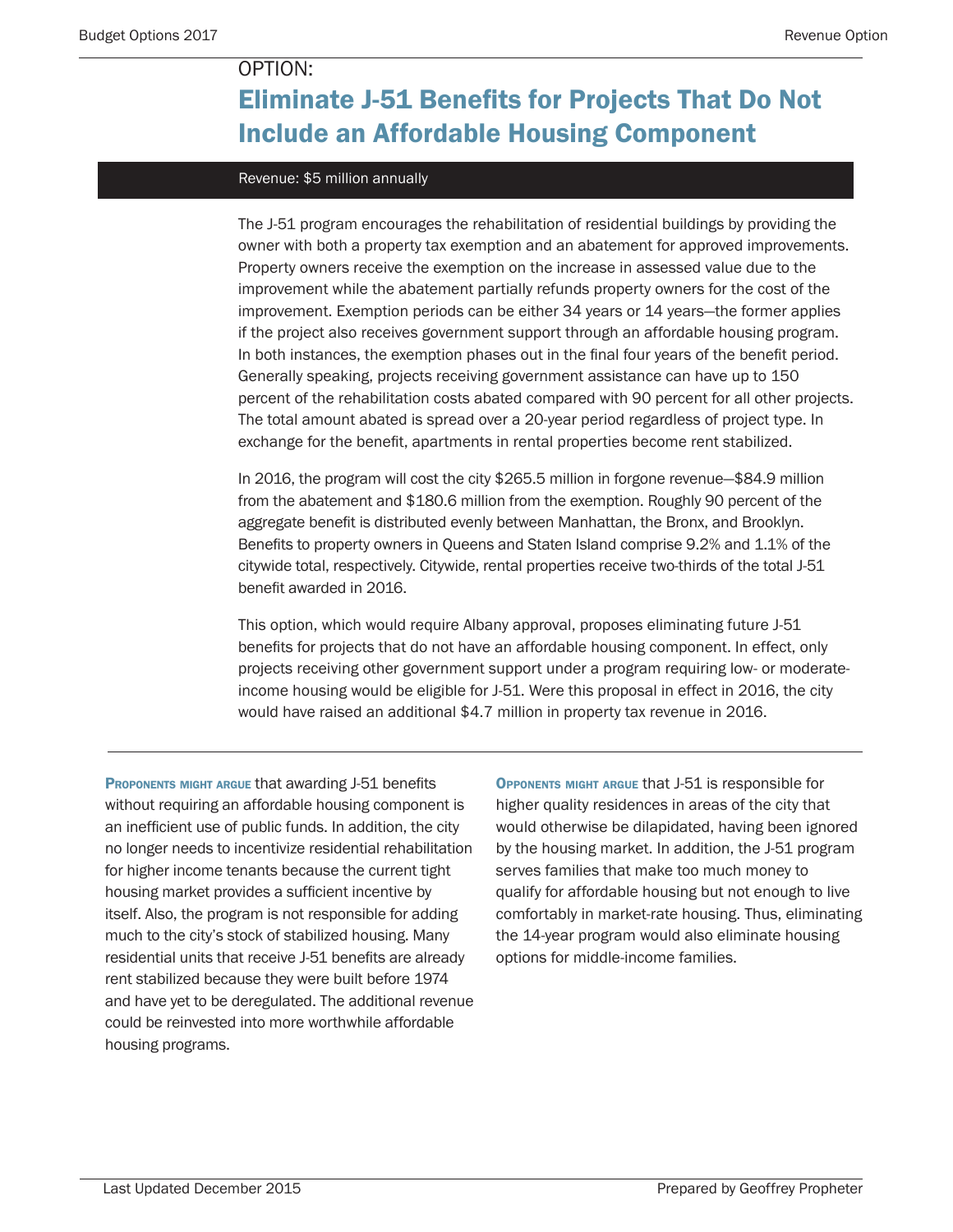## Eliminate Special Tax Treatment on the Sale of Properties to Real Estate Investment Trusts

#### Revenue: \$11 million annually

This option would eliminate New York City's special real property transfer tax (RPTT) treatment of real estate investment trust (REIT) transfers. The city's residential and commercial RPTT tax rates range from 1.0 percent to 2.625 percent of the sales price, depending on the value and type of property, and New York State levies its own real estate transfer tax at 0.4 percent to 1.4 percent. Designed to lower the expense associated with transferring property to a REIT structure, state legislation enacted in 1994 provided (among other benefits) 50 percent reductions in both city and state RPTT rates during a two-year period for qualifying property transfers made in connection with the formation of REITs.

In 1996, legislation made the RPTT benefit for new REITs permanent and temporarily expanded the 50 percent rate reduction to cover some property transfers to already established REITs. State legislation has repeatedly extended the reduced RPTT rates for property transfers to already established REITs, most recently to August 2017. Ending RPTT rate reductions for all REITs would provide the city with an estimated \$2 million annually in additional revenue.

Eliminating the city's RPTT rate reduction for new REITs would require state legislation. Eliminating reduced RPTT rates for already established REITs could be effected either by state legislation or by allowing the tax break to simply expire in August 2017.

PROPONENTS MIGHT ARGUE that REITS already receive a number of tax benefits from New York City, including deductibility of income that is distributed to shareholders and corporate income tax liability that is determined using only two of the four alternate tax bases that other firms are subject to: net income and a fixed minimum tax. The state also provides a 50 percent reduction in its own RPTT and an exemption from the capital gains tax for property transfers to REITs. Given these benefits, they might argue that the advantages from converting to a REIT would outweigh the cost even in the absence of the city's RPTT break. Proponents might also question why the city would want to promote the formation of REITs and create a preference for one form of property ownership over another.

Opponents might argue that that the formation of a REIT, which is a change in structure rather than a change in ownership, should not be subject to the same level of transfer tax as the transfer of property from one owner to another. They might also argue that without the tax incentive, transferring ownership to a REIT structure is more costly and would reduce the number of REIT formations, thereby limiting real estate investment opportunities for smaller investors. Moreover, the revenue gain associated with making the RPTT rate whole would be partially negated—and may even result in a net loss in RPTT revenue depending on the extent to which property transfers to REITs decrease in response to a doubling of the RPTT rate.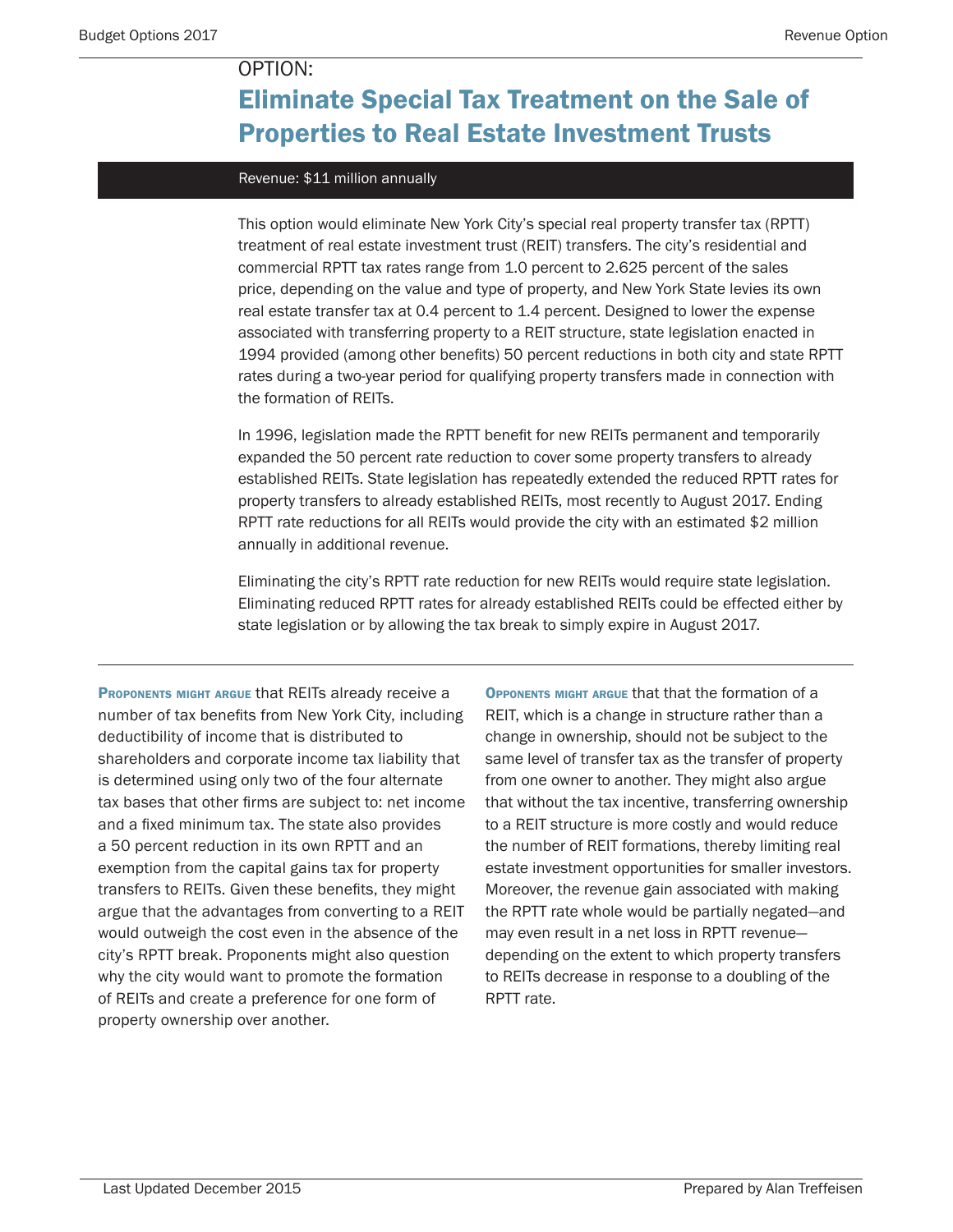## Extend the Mortgage Recording Tax to Coops

#### Revenue: Over \$80 million annually

The mortgage recording tax (MRT) is levied on the amount of the mortgage used to finance the purchase of houses, condo apartments, and all commercial property. It is also levied when mortgages on such properties are refinanced. The city's residential MRT tax rate is 1.0 percent of the value of the mortgage if the amount of the loan is under \$500,000, and 1.125 percent for larger mortgages. In addition, mortgages recorded in New York City are subject to a state MRT, of which a portion, equal to 0.5 percent of the value of the mortgage, is deposited into the city's general fund. Currently, loans to finance the sales of coop apartments are not subject to either the city or state MRT, since such loans are not technically mortgages. Extending the MRT to coops was initially proposed in 1989 when the real property transfer tax was amended to cover coop apartment sales.

The change would require the state Legislature to broaden the definition of financing subject to the MRT to include not only traditional mortgages but also loans used to finance the purchase of shares in residential cooperatives. In January 2010, then-Governor Paterson proposed extending the state MRT to include coops, and Mayor Bloomberg subsequently included in his preliminary budget for 2011 the additional revenue that would have flowed into the city's general fund had the proposal been enacted; ultimately, it was not adopted. IBO estimates that extending the city MRT to coops would raise \$86 million in 2018. If the state MRT were also extended to coops, the additional revenue to the city would be around 50 percent greater.

PROPONENTS MIGHT ARGUE that this option serves the dual purpose of increasing revenue and ending the inequity that allows cooperative apartment buyers to avoid a tax that is imposed on transactions involving other types of real estate.

Opponents might argue that the proposal will increase costs to coop purchasers, driving down sales prices and ultimately reducing market values.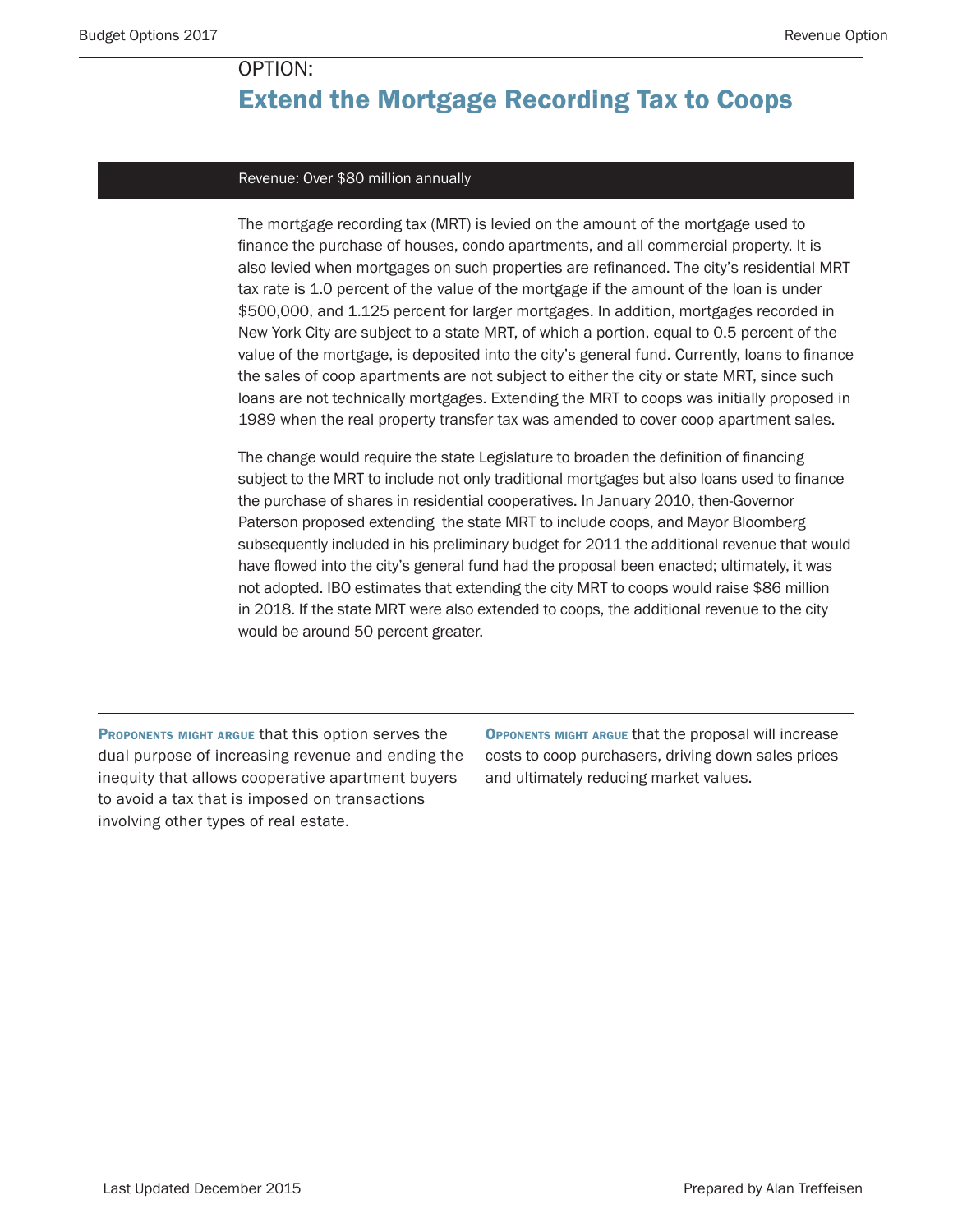## Make Real Estate Sales Between Nonprofits & For-Profits Subject to the City's Property Transfer Tax

#### Revenue: \$10 million annually

This option would modify the city tax treatment of real property transfers between nonprofit and for-profit entities, making them conform to state tax practice. Both New York City and the Metropolitan Transportation Authority (MTA) would receive new revenue from this change.

Property sales in New York City are subject to both a city and state real property transfer tax (RPTT). There are some exceptions, including transfers between two nonprofit entities, which are exempt from both city and state RPTT. Currently, transfers of real property between not-for-profit and for-profit entities are subject to the state RPTT, but not the city RPTT. The RPTT is normally paid by the seller, but in the case of a nonprofit entity selling to a for-profit concern, the buyer pays the (state) tax.

The city's RPTT rates range from 1.0 percent to 2.625 percent, depending on the property's value and type. Included in the highest rate is a 1.0 percent "urban tax" that is dedicated to the MTA. Based on sales data for fiscal years 2011-2014, IBO estimates that eliminating the exemption in the city RPTT for nonprofit transfers to or from for-profit entities would raise about \$19 million annually for the city, and an additional \$11 million in urban tax revenue dedicated to the MTA. This change would require state legislation.

PROPONENTS MIGHT ARGUE TOT-profit entities that sell real property should not receive a tax break solely by virtue of the type of buyer. Conversely, if the not-for-profit entity is the seller, it will continue to be exempt from the tax, which would instead be paid by the for-profit buyer. In addition, proponents might argue that conforming city taxation to state practice increases the transparency of the tax system.

Opponents might argue that while the proposed tax would formally be paid by the for-profit entity, economic theory posits that buyer and seller would each bear part of the burden. As a result, the proposed extension of the city RPTT would increase the costs incurred by nonprofits, thereby diminishing their ability to provide the services that are their mission.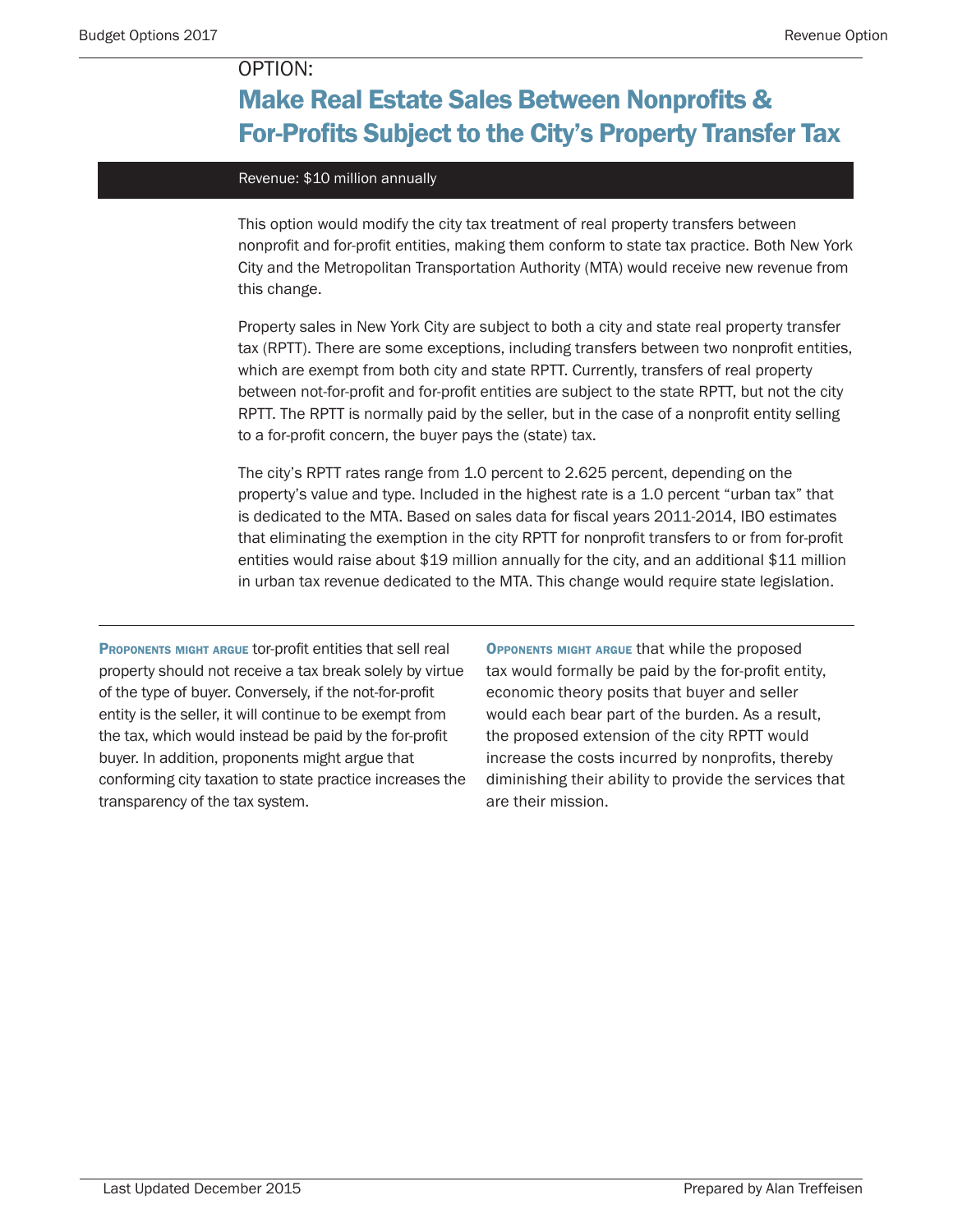## Raise the Cap on Property Tax Assessment Increases

#### Revenue: \$136 million in the first year and at least \$360 million by the fifth year

Under current law, property tax assessments for Class 1 properties (one-, two-, and three-family homes) may not increase by more than 6 percent per year or 20 percent over five years. For apartment buildings with 4 units to 10 units, assessment increases are limited to 8 percent in one year and 30 percent over five years. This option would raise the annual assessment caps to 8 percent and 30 percent for five years for Class 1 properties and to 10 percent annually and 40 percent over five years for small apartment buildings. State legislation would be needed to implement the higher caps and to adjust the property tax class shares to allow the city to recognize the higher revenues.

This change would bring in about \$136 million in the first fiscal year the option could be in effect and \$360 million to \$539 million annually by the fifth year. These revenue estimates are highly sensitive to assumptions about changes in market values. The average property tax increase in the first year for Class 1 properties would be about \$143.

The assessment caps for Class 1 were established in the 1981 legislation creating the city's current property tax system (S7000a) and first took effect for fiscal year 1983. The limits on small apartment buildings in Class 2 (which includes all multifamily buildings) were added several years later. The caps are one of a number of features in the city's property tax system that keeps the tax burden on Class 1 properties low in order to promote home ownership. Assessment caps are one way to provide protection from rapid increases in taxes driven by appreciation in the overall property market that may outstrip the ability of individual owners to pay, particularly those who are retired or on fixed incomes.

Although effective at protecting Class 1 property owners, assessment caps nevertheless cause other problems. They can exacerbate existing inequities within the capped classes if market values in some neighborhoods are growing faster than the cap while values in other neighborhoods are growing slower than the cap. Moreover, in a classified tax system, such as New York's, if only one type of property benefits from a cap, interclass differences in tax burdens will also grow. Beyond these equity concerns, caps can constrain revenue growth if market values are growing at a rate above the cap, particularly if the caps are set lower than needed to provide the desired protection for homeowners' ability to pay.

PROPONENTS MIGHT ARGUE that an increase in the caps would eventually yield significant new revenue for the city. Further, by allowing the assessments on more properties to grow proportionately with their market values, intraclass inequities would be lessened. Finally, by allowing the overall level of assessment in Class 1 and in part of Class 2 to grow faster, the interclass inequities in the city's property tax system would be reduced.

Opponents might argue that increasing the burden on homeowners would undermine the city's goals of encouraging home ownership and discouraging the flight of middle-class taxpayers to the suburbs. Other opponents could argue that given the equity and revenue shortcomings of assessment caps they should be eliminated entirely rather than merely raised.